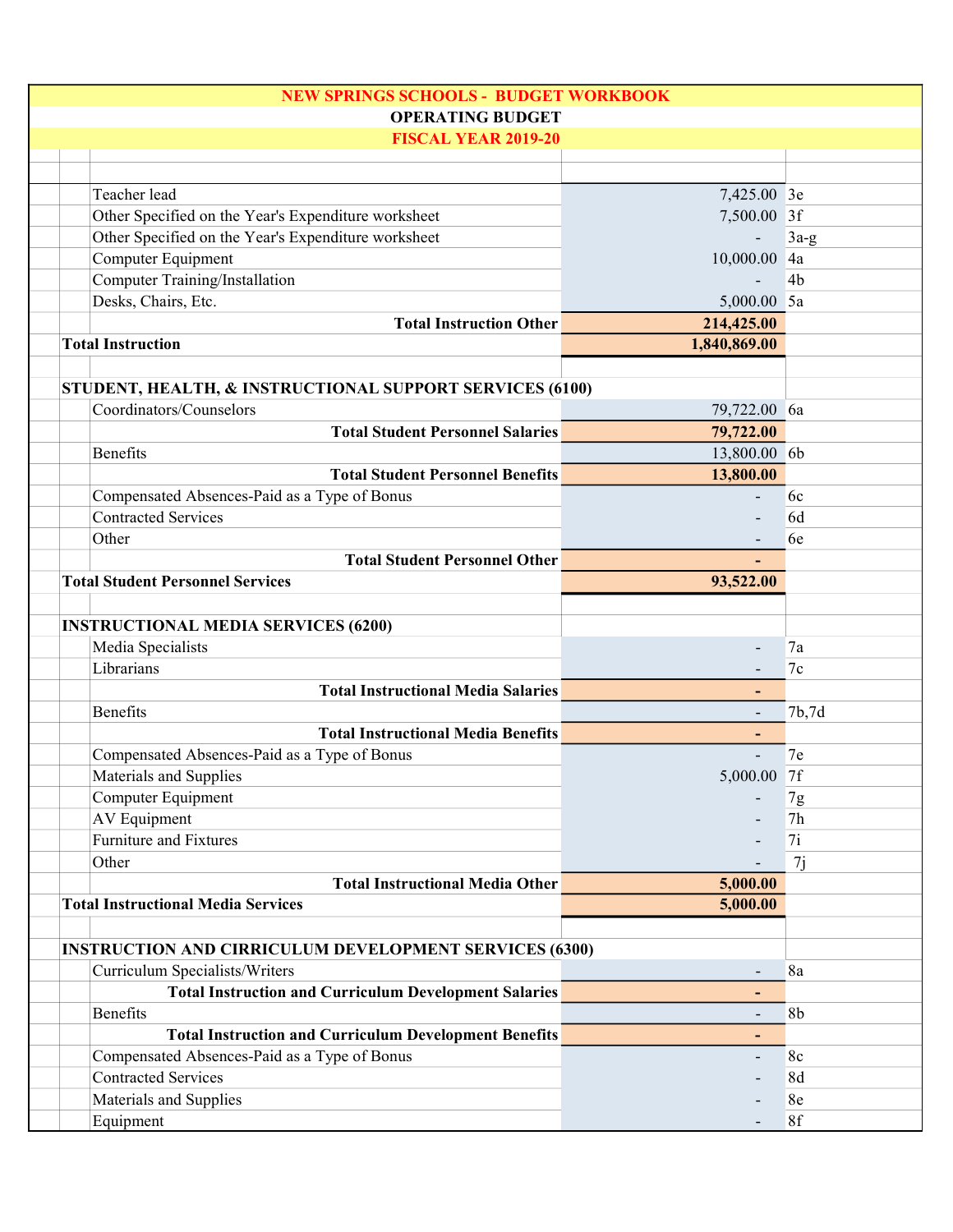| <b>NEW SPRINGS SCHOOLS - BUDGET WORKBOOK</b>                 |                          |                               |
|--------------------------------------------------------------|--------------------------|-------------------------------|
| <b>OPERATING BUDGET</b>                                      |                          |                               |
| <b>FISCAL YEAR 2019-20</b>                                   |                          |                               |
|                                                              |                          |                               |
| Other                                                        | $\overline{\phantom{a}}$ | 8g                            |
| <b>Total Instruction and Curriculum Development Other</b>    |                          |                               |
| <b>Total Instruction and Curriculum Development Services</b> |                          |                               |
|                                                              |                          |                               |
| <b>INSTRUCTIONAL STAFF TRAINING SERVICES (6400)</b>          |                          |                               |
| Seminars and Workshops                                       |                          | 8,500.00 9a, 3a, 3b           |
| Other                                                        |                          | 9 <sub>b</sub>                |
| <b>Total Instructional Staff Training Services</b>           | 8,500.00                 |                               |
|                                                              |                          |                               |
| <b>INSTRUCTIONAL-RELATED TECHNOLOGY (6500)</b>               |                          |                               |
| <b>Computer Maintenance</b>                                  |                          | 10a                           |
| <b>Technology Support</b>                                    |                          | 10 <sub>b</sub>               |
| Other                                                        |                          | 10 <sub>c</sub>               |
| <b>Total Instructional-Related Technology Services</b>       |                          |                               |
|                                                              |                          |                               |
| <b>BOARD (7100)</b>                                          |                          |                               |
| <b>Auditing Services</b>                                     | 12,000.00 11a            |                               |
| <b>Legal Services</b><br>Other                               | 15,000.00 11b            | 11c                           |
| <b>Total Board</b>                                           | 27,000.00                |                               |
|                                                              |                          |                               |
| <b>SCHOOL ADMINISTRATION (7300)</b>                          |                          |                               |
| Principal                                                    | 75,000.00 12a            |                               |
| <b>Assistant Principals</b>                                  | 151,400.00 12c           |                               |
| <b>Administrative Director</b>                               |                          | 12e                           |
| Registrar                                                    | 42,000.00 12g            |                               |
| <b>Administrative Assistant</b>                              |                          | 12i                           |
| Other                                                        | 47,520.00 12k            |                               |
| <b>Total School Administration Salaries</b>                  | 315,920.00               |                               |
| Benefits                                                     |                          | 49,961.00 12b,12d,12f,12h,12j |
| <b>Total School Administration Benefits</b>                  | 49,961.00                |                               |
| Compensated Absences-Paid as a Type of Bonus                 |                          | 12m                           |
| <b>Contracted Services</b>                                   |                          | 12n                           |
| Dues and Fees                                                | 5,000.00 12o             |                               |
| <b>Travel Expense</b>                                        | 3,000.00 12p             |                               |
| Contingencies                                                |                          | 12q                           |
| Other Administrative Expenses                                |                          | 12r                           |
| Office Equipment/Furniture/Furnishings                       | 10,000.00 13a            |                               |
| Other Office Expenses                                        | 10,000.00 13c            |                               |
| Telephone/Communications Equipment                           | 1,500.00 14b             |                               |
| Telephone/Communications Other Expenses                      |                          | 14c                           |
| Mailing and Marketing Postage/Courier Services               | 2,000.00 15a             |                               |
| Other Mailing and Marketing                                  | 10,000.00 15c            |                               |
| Printing and Copying Materials and Supplies                  |                          | 16a                           |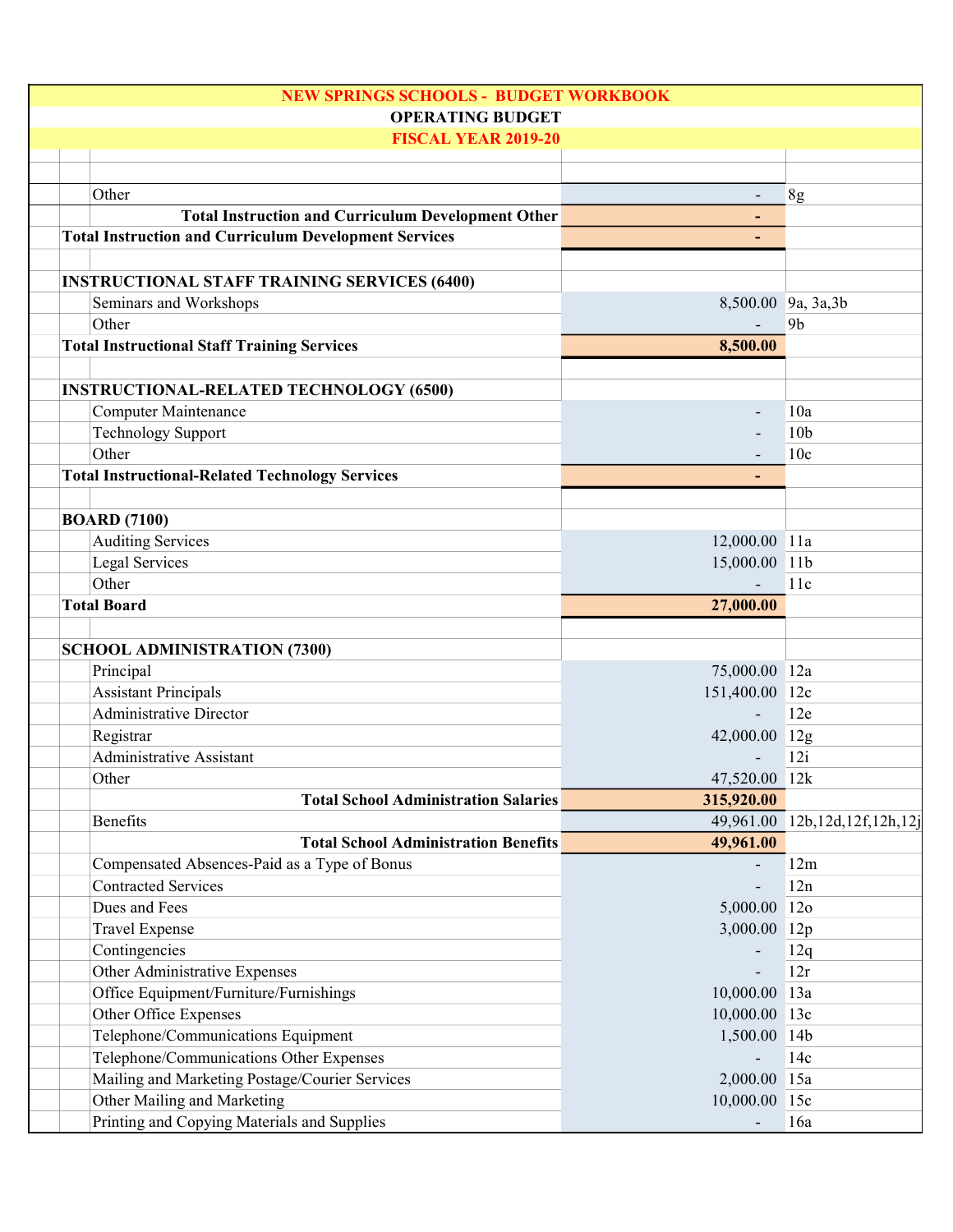| <b>NEW SPRINGS SCHOOLS - BUDGET WORKBOOK</b>                    |                   |                      |
|-----------------------------------------------------------------|-------------------|----------------------|
| <b>OPERATING BUDGET</b>                                         |                   |                      |
| <b>FISCAL YEAR 2019-20</b>                                      |                   |                      |
|                                                                 |                   |                      |
| Printing and Copying Equipment                                  |                   | 16 <sub>b</sub>      |
| Other Printing and Copying                                      |                   | 16c                  |
| Administrative Fees FEFP/Categorical                            | 84,875.00 17a     |                      |
| <b>Administrative Fees Federal Grants</b>                       |                   | 17 <sub>b</sub>      |
| Other Administrative Fees                                       |                   | 17c                  |
| <b>Total School Administration Other</b>                        | 126,375.00        |                      |
| <b>Total School Administration</b>                              | 492,256.00        |                      |
| <b>FACILITIES ACQUISITION AND CONSTRUCTION (7400)</b>           |                   |                      |
| Land/Land improvements                                          |                   | 18a                  |
| Building (Purchase or Lease/Purchase)                           | 92,106.00 18b     |                      |
| Leasehold Improvements                                          | 15,000.00 18d     |                      |
| Other -Paid with Capital Funds i.e. rent, insurance, equipment) | 296,760.00 18e    |                      |
| Other                                                           |                   | 18f                  |
| <b>Total Facilities Acquisition and Construction</b>            | 403,866.00        |                      |
|                                                                 |                   |                      |
| <b>FISCAL SERVICES (7500)</b>                                   |                   |                      |
| Accountant/Bookkeeper/Financial Staff                           | 84,860.00 19a,19c |                      |
| <b>Total Fiscal Services Salaries</b>                           | 84,860.00         |                      |
| <b>Benefits</b>                                                 | 15,226.00 19b,19d |                      |
| <b>Total Fiscal Services Benefits</b>                           | 15,226.00         |                      |
| Compensated Absences-Paid as a Type of Bonus                    |                   | 19e                  |
| Conferences, Dues, and Fees (Non-instructional Staff)           |                   | 19f, 19g             |
| <b>Contracted Accounting Services</b>                           |                   | 19h                  |
| <b>Banking Fees</b>                                             | 500.00            | 19i                  |
| Other                                                           | 3,250.00 19j      |                      |
| <b>Total Fiscal Services Other</b>                              | 3,750.00          |                      |
| <b>Total Fiscal Services</b>                                    | 103,836.00        |                      |
| FOOD SERVICE (7600)                                             |                   |                      |
| Food Servers                                                    |                   | 20a                  |
| Cafeteria Workers                                               | 38,016.00 20c     |                      |
| Food Services Supervisor                                        |                   | 20e                  |
| <b>Total Food Service Salaries</b>                              | 38,016.00         |                      |
| <b>Benefits</b>                                                 |                   | 3,247.00 20b,20d,20f |
| <b>Total Food Service Benefits</b>                              | 3,247.00          |                      |
| Compensated Absences-Paid as a Type of Bonus                    | $\overline{a}$    | 20g                  |
| <b>Contracted Services</b>                                      | 375,000.00        | 20h                  |
| Kitchen/Dining Room Furniture/Eqp                               |                   | 20i                  |
| Food Purchases                                                  |                   | 20j                  |
| <b>Bottled Gas</b>                                              |                   | 20k                  |
| Kitchen/Dining Room Supplies                                    |                   | 201                  |
| Other - WinSnap Equipment and Installation                      |                   | 20m                  |
| Other - WinSnap Training                                        |                   | 20n                  |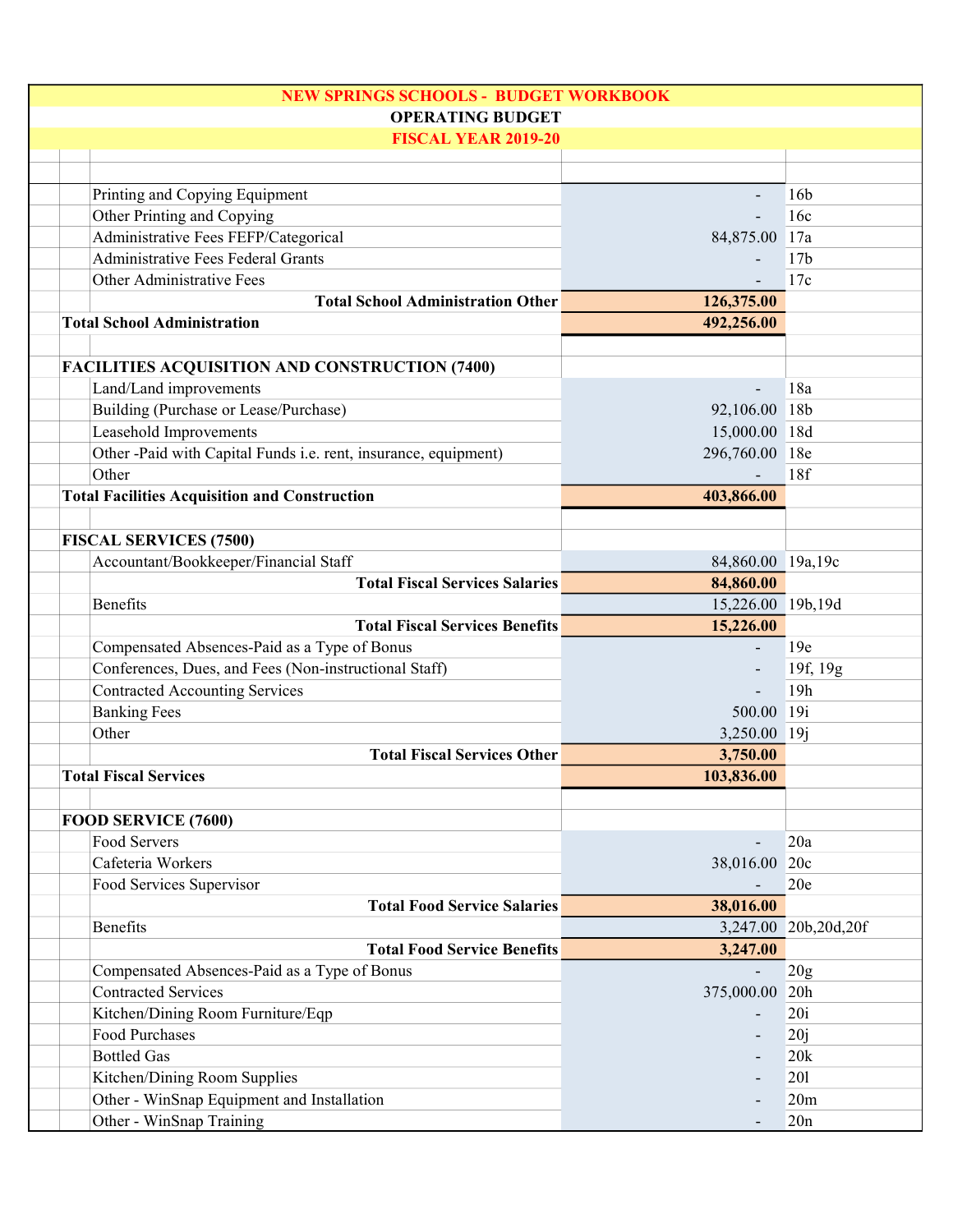| <b>NEW SPRINGS SCHOOLS - BUDGET WORKBOOK</b> |                          |                           |
|----------------------------------------------|--------------------------|---------------------------|
| <b>OPERATING BUDGET</b>                      |                          |                           |
| <b>FISCAL YEAR 2019-20</b>                   |                          |                           |
|                                              |                          |                           |
| Other                                        |                          | 20 <sub>o</sub>           |
| <b>Total Food Service Other</b>              | 375,000.00               |                           |
| <b>Total Food Service</b>                    | 416,263.00               |                           |
|                                              |                          |                           |
| <b>CENTRAL SERVICES (7700)</b>               |                          |                           |
| Media/Direct Mail                            | 15,000.00 15b            |                           |
| Conferences, Dues, and Fees                  |                          | 21a                       |
|                                              |                          | 21 <sub>b</sub>           |
| <b>Travel Expenses</b>                       | $\overline{\phantom{a}}$ |                           |
| Other                                        |                          | 21c,21d                   |
| <b>Total Central Services</b>                | 15,000.00                |                           |
|                                              |                          |                           |
| <b>TRANSPORTATION (7800)</b>                 |                          |                           |
| <b>Bus Drivers</b>                           |                          | 22b                       |
| <b>Total Transportation Salaries</b>         | ٠                        |                           |
| Benefits                                     |                          | 22c                       |
| <b>Total Transportation Benefits</b>         | $\overline{\phantom{a}}$ |                           |
| Vehicles                                     |                          | 22a                       |
| Compensated Absences-Paid as a Type of Bonus |                          | 22d                       |
| <b>Contracted Services</b>                   | $\overline{\phantom{a}}$ | 22e                       |
| Maintenance and Repairs                      | $\overline{a}$           | 22f                       |
| Insurance                                    |                          | 22g                       |
| Gas                                          |                          | 22h                       |
| Other                                        |                          | 22i                       |
| <b>Total Transportation Other</b>            | ٠                        |                           |
| <b>Total Transportation</b>                  |                          |                           |
|                                              |                          |                           |
| <b>OPERATION OF PLANT (7900)</b>             |                          |                           |
| Custodians                                   | 47,520.00 23a            |                           |
| Benefits                                     | 4,017.00 23b             |                           |
| Security                                     |                          | 23c                       |
| Benefits                                     |                          | 23d                       |
| <b>Total Operation of Plant Salaries</b>     | 47,520.00                |                           |
| <b>Total Operation of Plant Benefits</b>     | 4,017.00                 |                           |
| Compensated Absences-Paid as a Type of Bonus |                          | 23e                       |
| <b>Contracted Services</b>                   | 60,000.00 23f            |                           |
| <b>Cleaning Supplies</b>                     | 15,000.00 23g            |                           |
| <b>Custodial Equipment</b>                   |                          | 23h                       |
| <b>Building Rent</b>                         | $\frac{1}{2}$            | 18c                       |
| Utilities                                    | 80,000.00 24a,24b        |                           |
| Garbage Pickup                               | 38,500.00 24c            |                           |
|                                              |                          |                           |
| Telephone                                    | 5,000.00 14a             |                           |
| Insurance                                    |                          | 60,000.00 25a,25b,25c,25d |
| Other                                        | 50,000.00 23i,24d        |                           |
| <b>Total Operation of Plant Other</b>        | 308,500.00               |                           |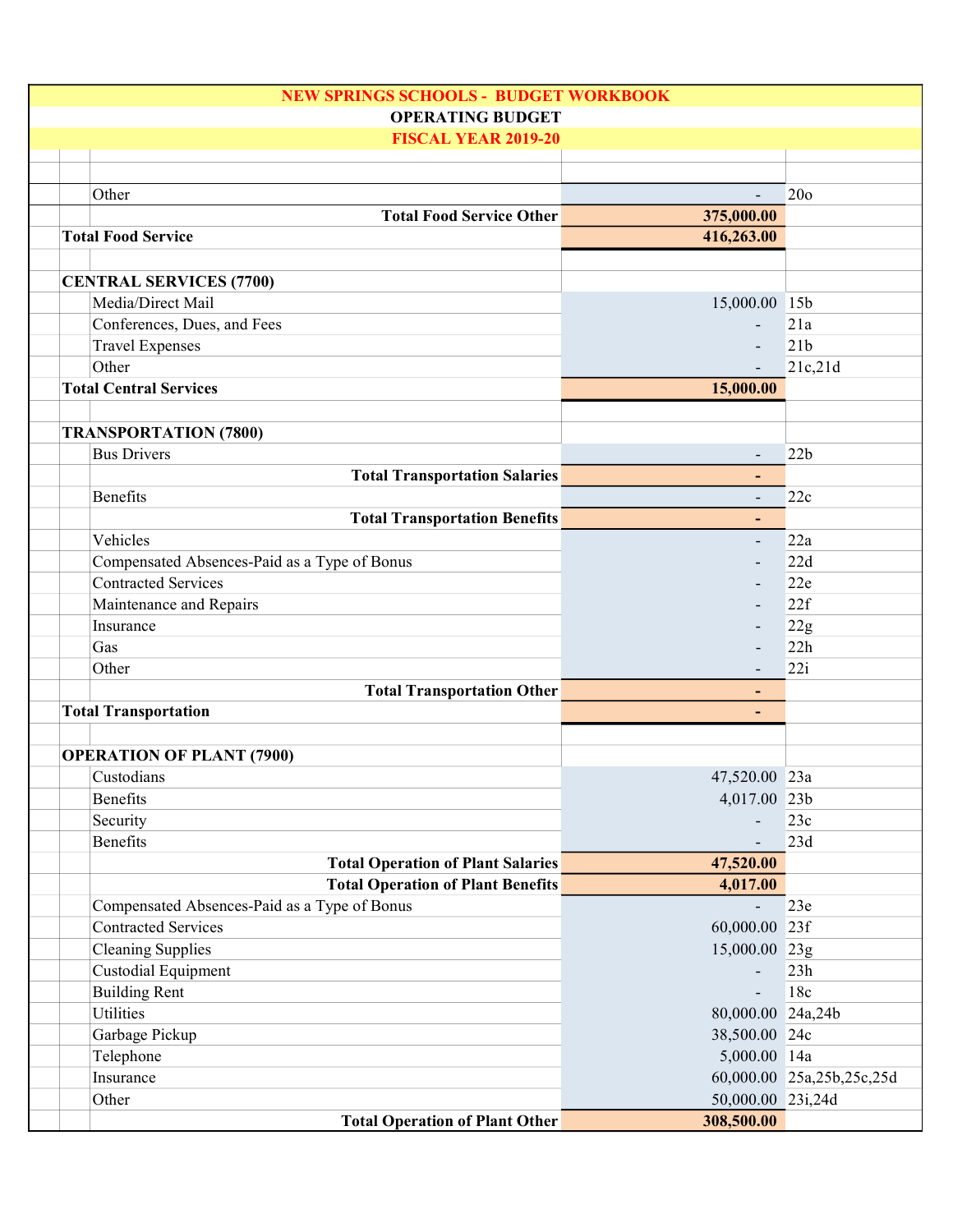| <b>NEW SPRINGS SCHOOLS - BUDGET WORKBOOK</b>                      |                          |                 |
|-------------------------------------------------------------------|--------------------------|-----------------|
| <b>OPERATING BUDGET</b>                                           |                          |                 |
| <b>FISCAL YEAR 2019-20</b>                                        |                          |                 |
|                                                                   |                          |                 |
| <b>Total Operation of Plant</b>                                   | 360,037.00               |                 |
|                                                                   |                          |                 |
| <b>MAINTENANCE OF PLANT (8100)</b>                                |                          |                 |
| Maintenance Staff                                                 |                          | 26a             |
| <b>Total Maintenance of Plant Salaries</b>                        | ٠                        |                 |
| <b>Benefits</b>                                                   |                          | 26 <sub>b</sub> |
| <b>Total Maintenance of Plant Benefits</b>                        | $\blacksquare$           |                 |
| Compensated Absences-Paid as a Type of Bonus                      | $\overline{\phantom{a}}$ | 26c             |
| <b>Contracted Services</b>                                        | $\overline{\phantom{a}}$ | 26d             |
| Repairs and Maintenance                                           |                          | 13 <sub>b</sub> |
| Materials and Supplies                                            | 50,000.00 26e            |                 |
| Equipment                                                         | 15,000.00 26f            |                 |
| Other                                                             |                          | 26g             |
| <b>Total Maintenance of Plant Other</b>                           | 65,000.00                |                 |
| <b>Total Maintenance of Plant</b>                                 | 65,000.00                |                 |
|                                                                   |                          |                 |
| <b>ADMINISTRATIVE TECHNOLOGY SERVICES (8200)</b>                  |                          |                 |
| <b>Technology Staff</b>                                           | $\overline{\phantom{a}}$ | 27a             |
| <b>Total Technology Salaries</b>                                  |                          |                 |
| <b>Benefits</b>                                                   | $\overline{\phantom{a}}$ | 27 <sub>b</sub> |
| <b>Total Technology Benefits</b>                                  | ٠                        |                 |
| Compensated Absences-Paid as a Type of Bonus                      | $\blacksquare$           | 27c             |
| <b>Computer Maintenance</b>                                       |                          | 27d             |
| <b>Technology Support</b>                                         |                          | 27e             |
| Other                                                             | 32,000.00 27f            |                 |
| <b>Total Instructional-Related Technology Services</b>            | 32,000.00                |                 |
|                                                                   |                          |                 |
| <b>COMMUNITY SERVICES (9100) (After &amp; Before School Care)</b> |                          |                 |
| Staff                                                             |                          | 28a             |
| <b>Benefits</b>                                                   |                          | 28 <sub>b</sub> |
| Compensated Absences-Paid as a Type of Bonus                      |                          | 28c             |
| Other                                                             |                          | 28d,e,f         |
| <b>Total Community Services</b>                                   |                          |                 |
|                                                                   |                          |                 |
| <b>DEBT SERVICE (9200)</b>                                        |                          |                 |
| Principle                                                         |                          | 29a             |
| <b>Interest and Fees</b>                                          |                          | 29 <sub>b</sub> |
| <b>Total Debt Service</b>                                         |                          |                 |
| <b>TITLE I SERVICES</b>                                           |                          |                 |
| Staff                                                             | 216,240.00 30a           |                 |
| <b>Benefits</b>                                                   | 42,193.00 30b            |                 |
| Compensated Absences-Paid as a Type of Bonus                      |                          | 30c             |
| Other                                                             |                          | 30d,e,f         |
|                                                                   |                          |                 |